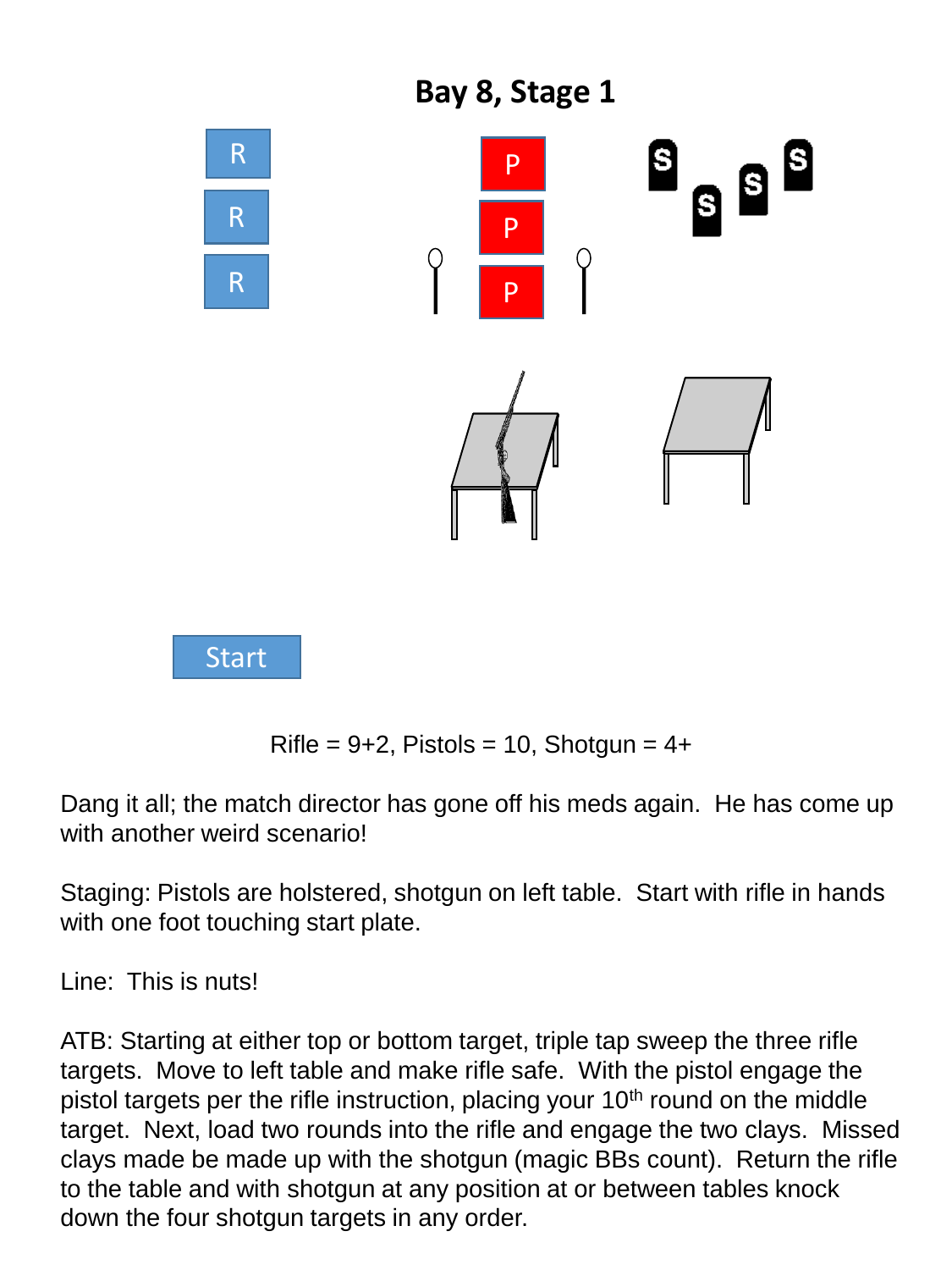

 $Rifle = 10$ , Pistols = 10, Shotgun =  $6+$ 

Thank goodness some sanity has returned to the match, no double reloads!

Staging: Pistols are holstered, shotgun on left table. Start with rifle at cowboy port arms, one foot touching the start plate.

Line: This is more like it!

ATB: Starting on middle rifle target engage the rifle targets in a double tap Nevada sweep. Move to left table and make rifle safe. With pistols engage the pistol targets per the rifle instruction. Next, with shotgun engage the two clays, magic BBs count. Move to right table (at least one foot has to be behind table) and knock down the four shotgun targets in any order.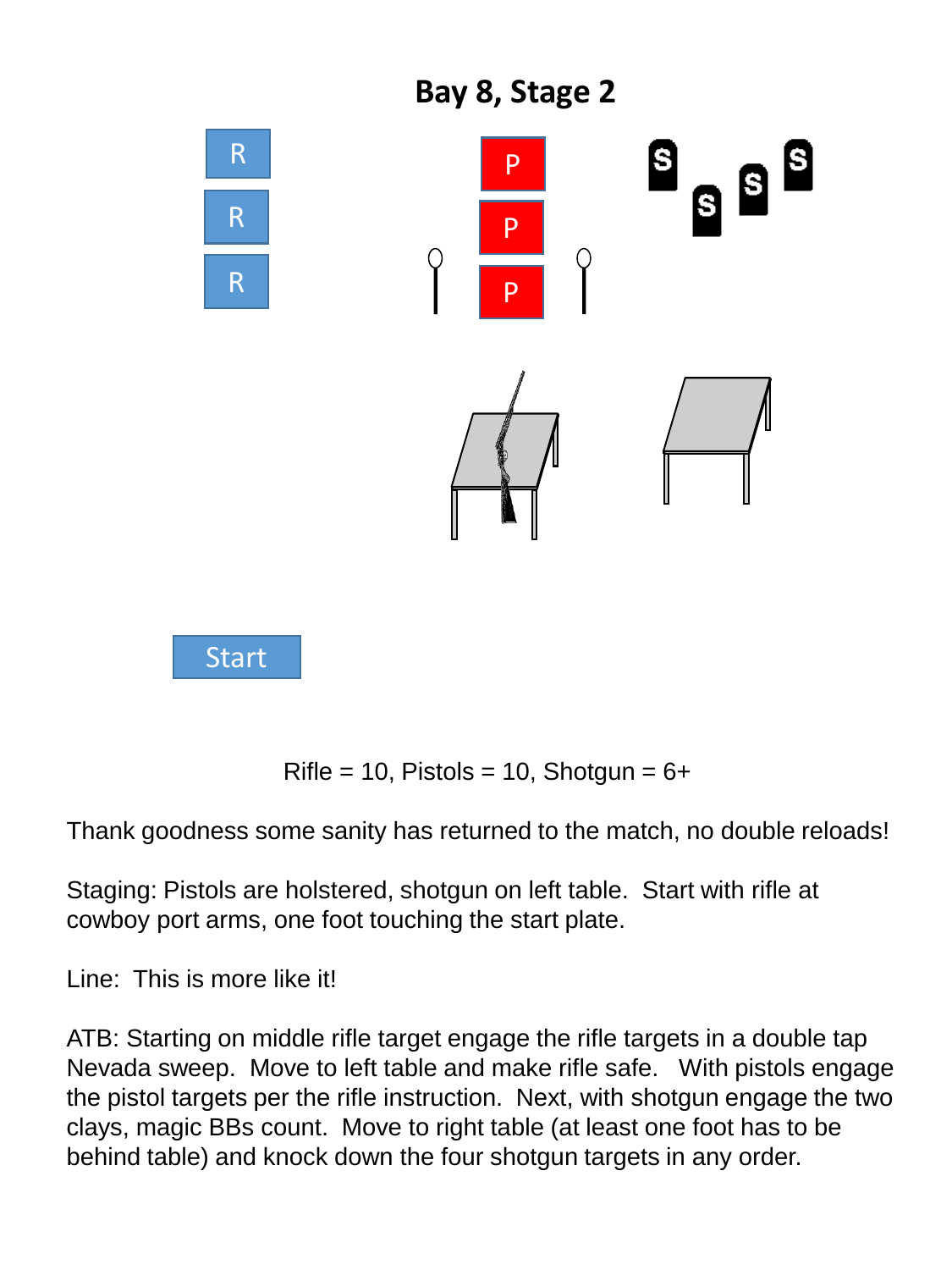

 $Rifle = 10$ , Pistols = 10, Shotgun =  $4+$ 

It is tax time and you find the town has tripled the tax rate, that just isn't right!

Staging: Pistols holstered, shotgun staged on left window table, rifle staged on doorway table. Start on ramp at either end of boardwalk, hands on pistol grips.

Line: I ain't going to pay no tax!

ATB: If starting at the left window, with shotgun knock down the four shotgun targets in any order. Move to doorway and with rifle engage the rifle targets in a 10 round Nevada sweep, double tapping every other target (i.e. 1,2-2, 3, 4-4, 3, 2-2,1). Move to right window and with pistols, repeat rifle instructions.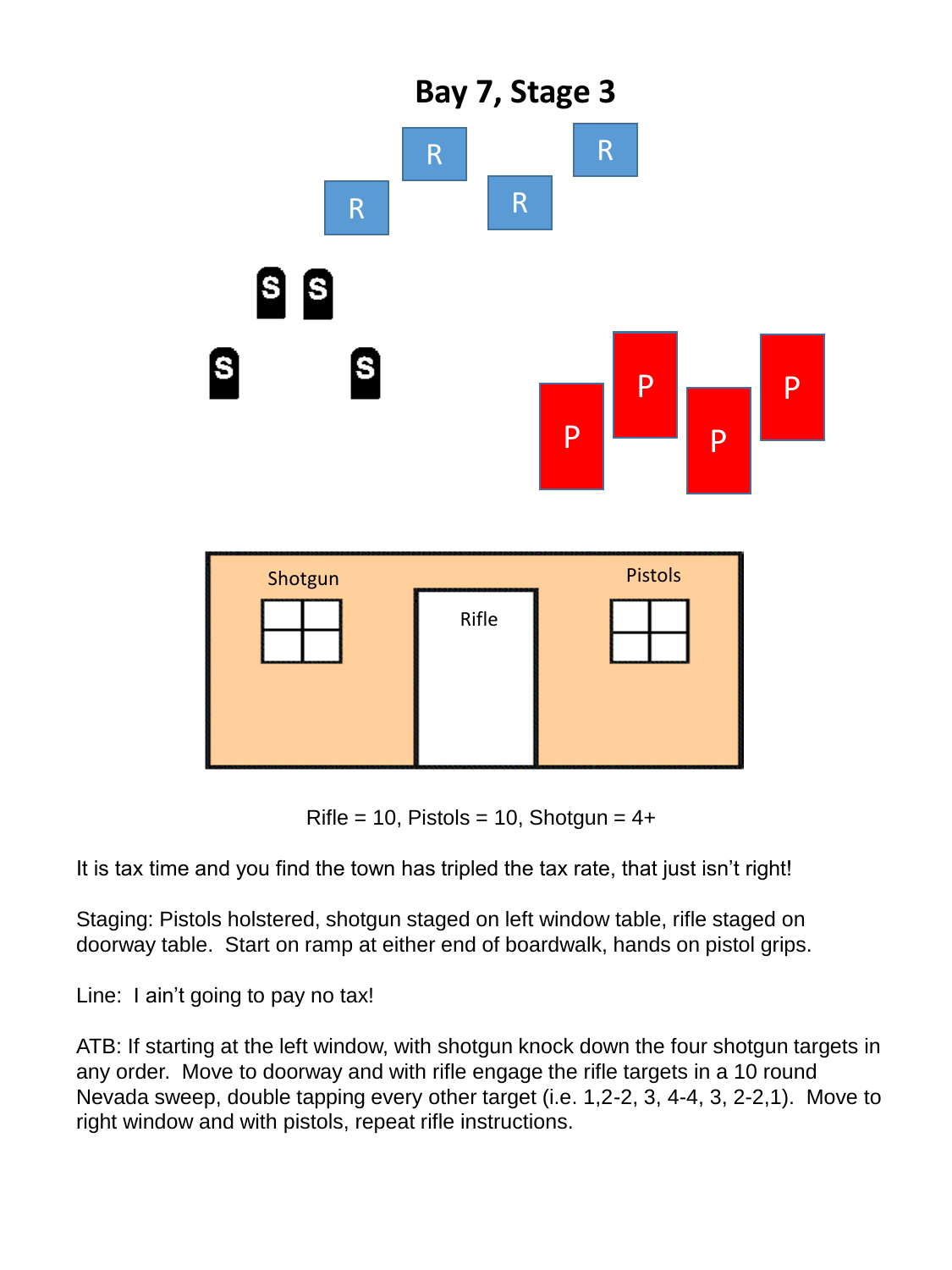

 $Rifle = 10$ , Pistols = 10, Shotgun =  $4+$ 

Stampede! The big cattle drive has come to town, but a thunderstorm has caused a stampede right down main street!

Staging: Pistols holstered, shotgun staged on left window table, rifle staged on doorway table. Start at doorway, both hands on opposite door frame.

Line: Run away, run away!

ATB: Move to table and with rifle engage either the upper or lower pair of targets with one round on each, then do the same on the other pair of targets, continue alternating for 10 rounds. Move next to either left or right window, shooter's choice, but you must eventually visit both windows. With shotgun knock down the four shotgun targets in any order. With pistols engage pistol targets per rifle instructions.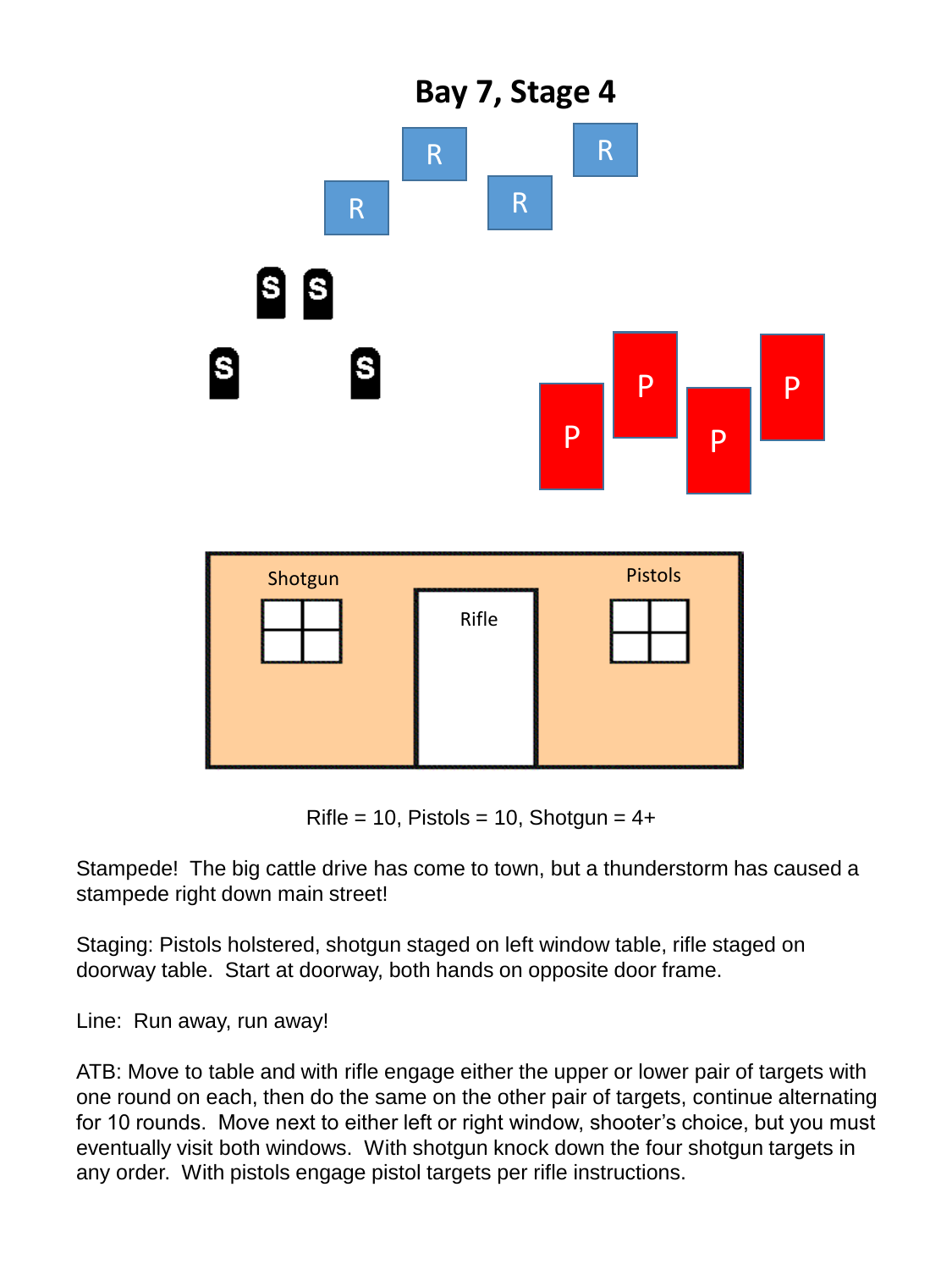

 $Rifle = 10$ , Pistols = 10, Shotgun =  $4+$ 

Yeehaw! You have had a great time at the county fair, your prize steer has won first place.

Staging: Pistols holstered, rifle staged on middle table, shotgun on right table in jail. Start in the office doorway, both hands touching hat.

Line: Show me the beef!

ATB: Move to table of choice, guns may be shot in order of choice, but rifle may not be shot last. With rifle and pistols engage the respective targets by first double tapping the circle or cowboy target then sweep the other three targets. Repeat instructions with the next five rounds. With the shotgun, first knock down the forward middle target and then knock down the remaining targets in any order. Missed shotgun targets may be made up at any time